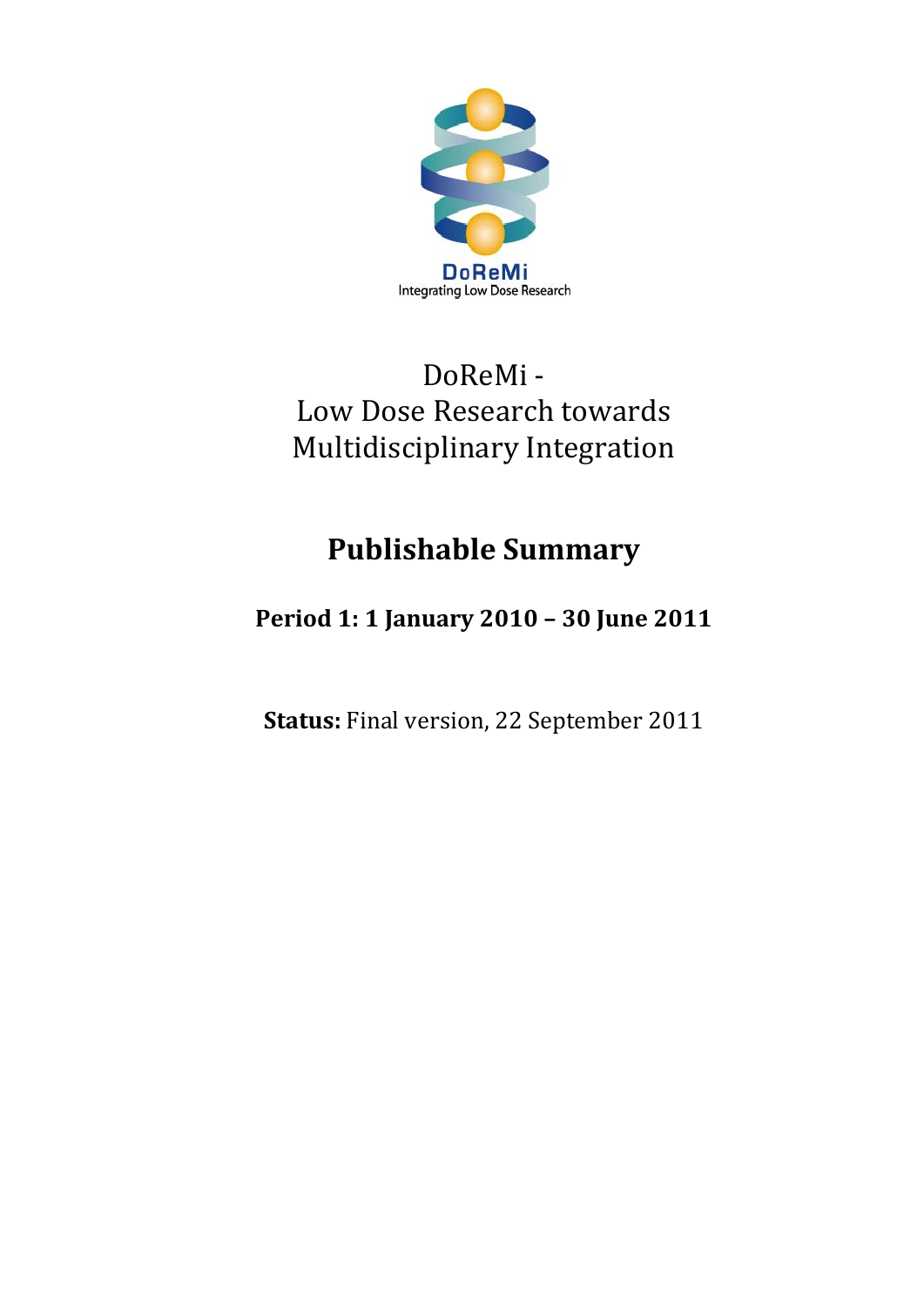#### **1. A summary description of project context and objectives**

The aim of the DoReMi consortium is to promote the sustainable integration of low dose risk research in Europe. This will facilitate efforts to resolve the key policy questions identified by the 'High Level Expert Group (HLEG) on Low Dose Risk Research' (www.hleg.de). These are the shape/s of cancer dose-risk relationship/s, variation in risk between individuals, differences in tissue sensitivities for cancer, effects of radiation quality, risks from internal exposures and the risks of non-cancer effects. The research activities of DoReMi focus on the research areas identified by the HLEG as being the most promising in terms of resolving the stated key policy questions. DoReMi provides an operational tool to continue the development of the MELODI platform (Multidisciplinary European Low Dose Risk Research Initiative) that represents the major national bodies and research programmes with a long term commitment to low dose risk research in Europe. The Joint Programme of Activities (JPA) of DoReMi includes: (i) a Joint Programme of Research (JPR) covering the research priorities (key questions) outlined above and including the sharing and updating of existing infrastructures; (ii) a Joint Programme of Integration (JPI) to promote sustainable integration between the key players in Europe; and (iii) a Joint Programme for the Spreading of Excellence (JPSE), covering in particular knowledge management, training & mobility and the communication of significant DoReMi findings to stakeholders and policymakers. The Joint Programme of Research addresses three main topics: the shape of dose response curve for cancer, effects of individual susceptibilities and the risks of non‐ cancer effects. Radiation quality, internal exposures and tissue sensitivities are addressed as cross cutting themes within these main research areas. The research activities take a multi‐disciplinary approach, including interfacing with the broader (i.e. non‐radiation) biological, toxicological and epidemiological research communities. A substantial proportion of the activities of DoReMi are dedicated to the joint programme of research as DoReMi will take the lead towards sustainable integration of low dose risk research in Europe. In the longer term this will aid the resolution of the key policy questions in radiation protection.

Strategic planning of DoReMi activities is carried out in close collaboration with MELODI. The long term Strategic Research Agenda (SRA) for European low dose radiation risk research has been developed by MELODI. DoReMi has formulated research priorities in a Transitional Research Agenda (TRA) that focuses on objectives that are feasible to achieve within the 6 year lifetime of the project and that are in areas where stimulus is needed in order to proceed with the longer term strategic objectives of the SRA.

#### **2. A description of the work performed since the beginning of the project and the main results achieved so far**

Since the beginning of the DoReMi Network of Excellence in January 2010, there has been rapid progress in the establishment of a European research platform to focus on questions of low dose risk. DoReMi continues the initial work of HLEG by contributing to the development of the long-term SRA of MELODI, and by establishing the more detailed shorter-term DoReMi TRA. Engaging the broader scientific community via exploratory workshops has proven to be an efficient way in developing the research agendas. The research agendas provided by MELODI and DoReMi have helped to identify priorities for low dose risk research not only by the organisations involved but also in national, European and global contexts. The planned enhancement of the DoReMi network through the inclusion of partners with new expertises was initiated through the first competitive call. This was launched in September 2010 and resulted in 10 new organisations joining the network from the beginning of July 2011. This very successful activity has enhanced the competence of the consortium in several key areas, by integrating research experts in biomarker identification, immunological/inflammatory pathways, and the effects of chronic low dose exposures.

DoReMi has implemented research programs addressing the three key research areas: shape of doseresponse curve for cancer, individual radiation sensitivity for cancer and non-cancer effects. The research activities are all performed at appropriately low doses. DoReMi defines these low doses as those of 100 mGy or less. Low dose rates are defined as 0.1 Gy/h or less for low LET radiations. For high‐LET radiations, dose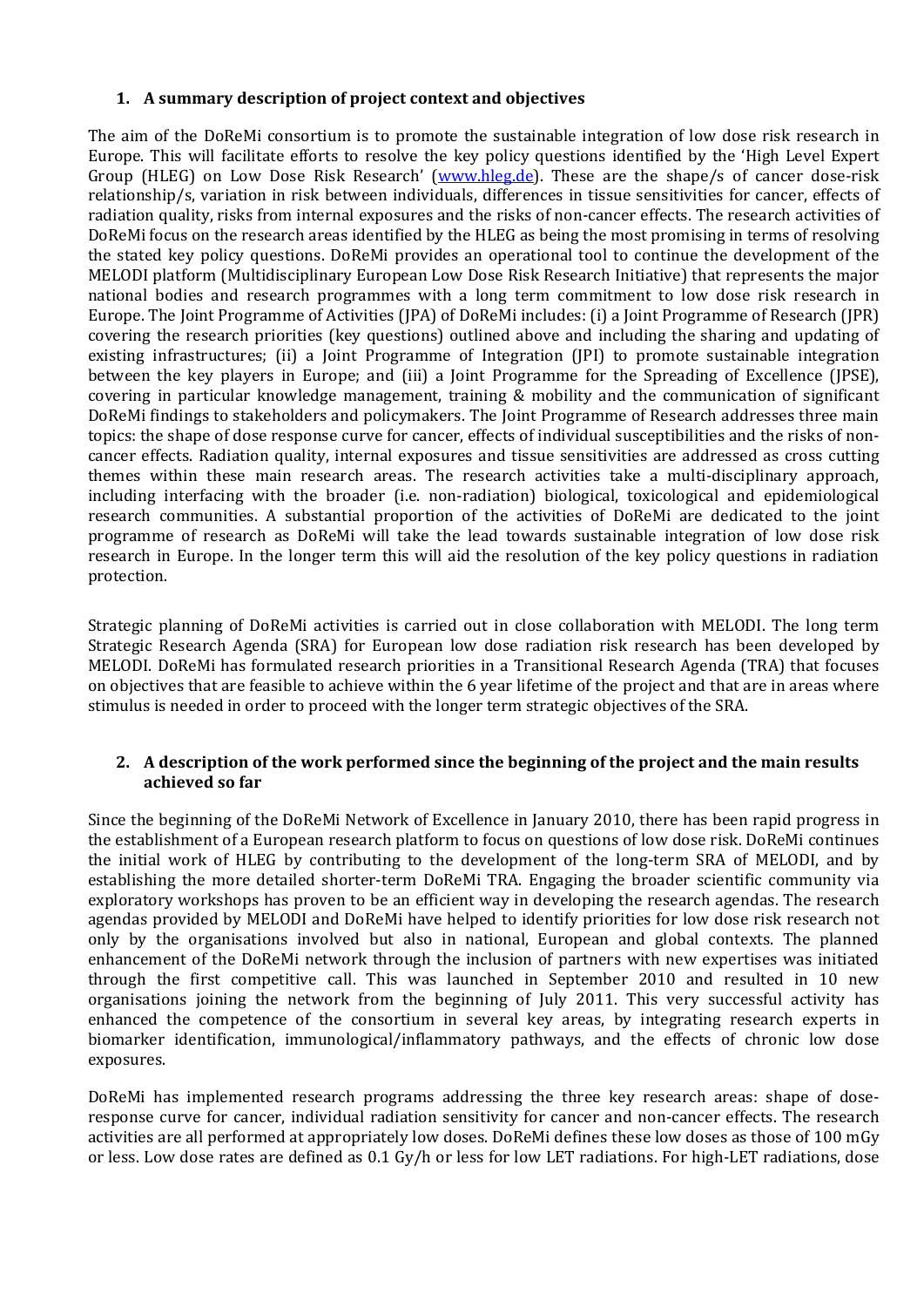and dose‐rates of interest are lower, e.g. for alpha radiation by an order of magnitude. Low dose studies are complemented by higher dose/dose-rate studies to inform judgements on extrapolation from moderate and high doses/dose-rates to low doses/dose-rates. All RTD activities address the cross-cutting issues of radiation quality, tissue sensitivity and internal emitters. During the first 18 months, several workshops were convened to develop strategies that focus on the most promising lines of research for the three areas. Experimental programs have been launched in all three areas, including a number of feasibility studies preparing the field for large international collaborative efforts. The RTD approaches have been closely coordinated through discussions on needs for research infrastructures and analytical platforms, as well as targeted stimulation of training and education of next-generation researchers at the European level.

The DoReMi research program on the shape of the dose-response for radiation carcinogenesis has two overarching aims: (i) to improve knowledge of the underlying processes and dose dependency of cancers induced by low doses/dose rates in humans and (ii) to improve low dose/dose-rate risk projection models through improved integration of these biological processes. A work plan centered on five inter‐related tasks has been established and has been extended through the external call and ad hoc funding opportunities. Over the first eighteen months our studies on cellular stress at low dose rate effects, on mechanisms of leukaemogenesis and on modelling of cancer risk have progressed well. Priorities in the areas of nontargeted, systemic effects and on internal emitter risk have been identified during the workshops. Following the external call work on the effects of low doses on inflammatory responses in vitro and in vivo has been added and additional work on gene expression responses across a wide dose range has been incorporated. Further workshops are planned to establish consensus priorities for future integrated studies relevant to low dose/dose rate radiation cancer risk. In particular workshops on mathematical modeling approaches and stem cell radiobiology are anticipated in the next reporting period. The work planned undertaken to date will strengthen the evidence on which low dose radiation cancer risk estimation is based. Such improved evidence may be expected to improve wider public confidence in the assessment of radiation risk and so reduce concerns on beneficial uses of radiation while maintaining rigorous and credible protection standards.

The DoReMi research program on individual sensitivity aims to determine the contribution of individual variations in sensitivity on the risk of developing cancer following exposure to low doses/dose rates. The influences of inter-individual differences are addressed at three levels, using population studies, animal models and in vitro models. A workshop was convened to identify potential biomarkers of radiation exposure for use in future molecular epidemiological studies of radiation-induced cancer in exposed cohorts. At this meeting the cornerstone was laid for a consensus report on the identification and validation of candidate biomarkers. A new partner with expertise in the biophysical analysis of individual plasma samples has been recruited through the external call. Using Raman spectroscopy it will now be possible to search for metabolite biomarkers defining individual responses to radiation exposure. The contentious issue of epigenetic markers and biological processes in radiation‐induced cancer was also examined in a DoReMi workshop. The main conclusion was that epigenetic processes must now be recognised as a key mechanism mediating the interaction between the environment (radiation) and the individual. The meeting recommended that a research strategy addressing these epigenetic processes be adopted into the next TRA. Experimental studies to define the contribution of both highly penetrant and weakly penetrant genetic differences to modifying individual sensitivity have been initiated. We have begun a large scale study on the genetic components that determine sensitivity to radio‐iodine induced thyroid cancer, as well as starting a range of complementary in vitro studies on the biological effects of thyroid cell irradiation. The complex issue of low dose rate effects on individual sensitivity was the subject of the external call. Two new partners with considerable expertise in the study of low dose rate carcinogenesis have joined DoReMi. The next workshop will consider the implications of systems biology as a tool for the effective conceptualisation of the effects of individual variations in the radiation response over multiple scales (cell, tissue and organism).

The DoReMi research program on non-cancer effects was launched. Although the acute damaging effects of high dose exposures on the endothelial cell system (loss of cell-cell integrity, failure of fluid barrier maintenance, cell death without replacement, new phenotype chronic activation) are well recognised, there is no evidence for the development of acute and/or chronic radiation pathology at low doses. However,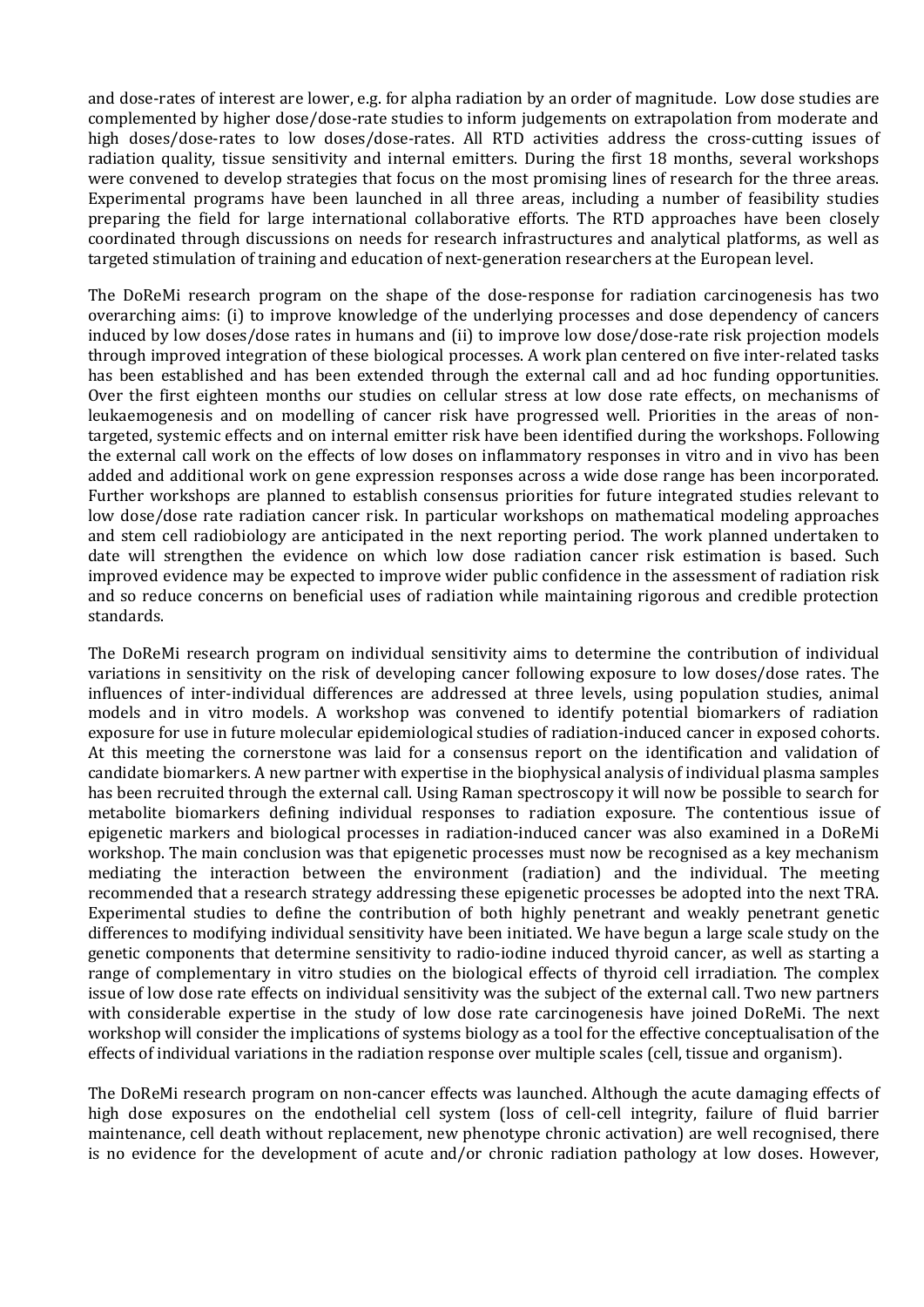epidemiological studies of radiation exposure and cardiovascular morbidity indicate that damage to the vasculature may indeed be a late effect of low dose irradiation. In situations of internal contamination, there is almost no information on effects on physiological systems. Thus, it remains an open question if there is a correlation between the accumulation of low doses from internally incorporated radioactive material and the development of vascular impairment. This is an important question of relevance to the radiation protection system. The full interpretation of epidemiological data for the purposes of radiation protection at low doses is hindered by the almost complete lack of knowledge on the mechanisms of radiation effects that contribute to radiogenic diseases other than cancer. The overarching strategic objective of DoReMi is to implement a long-term, integrated approach involving several disciplines, namely, epidemiology, radiobiology and toxicology, for the purpose of risk evaluation for radiation-induced non-cancer effects. An exploratory workshop addressing the low-dose-radiation-induced vascular effects concluded that, below 0.5 Gy, there remains uncertainty about possible vascular effects in epidemiological studies. Therefore there is a need for more epidemiological and clinical studies that specifically address these lower doses. Effects of total body and local irradiation on the vasculature need to be investigated. Differences between mouse strains were in particular observed for cardiovascular effects, and genetic factors should be taken into account in the development of future studies. Also, because vascular effects have a long latency, lifespan studies are essential. A remarkable observation from both the CARDIORISK and NOTE projects is the co-existence of pro‐ and anti‐inflammatory responses at low doses. This is a topic that requires further research, in particular the possible role of radiation-induced changes in inflammation in the etiology of cardiovascular diseases. Prospects for molecular epidemiology in the study of vascular radiation damage were discussed in another "think tank" meeting. The preparation of a future workshop to address the risks and biology of low‐ dose-radiation-induced lens opacities was initiated. In the experimental part of this program a feasibility study for adopting a systems biology approach to define the radiation response of the endothelium is underway. Cell culture under protracted irradiation at low dose rates (1.4 or 4.1 mGy/h) has been performed at the Stockholm University (SU). Several DoReMi partners have made contributions to this investigation using a wide range of endpoints.

A pilot epidemiological study of lens opacities among a cohort of interventional radiologists and cardiologists is progressing. Preliminary results from one country indicate that interventional radiologists have a significantly higher risk of developing posterior subcapsular lens opacities. This association was not , however, seen among the physicians in another participating country. A pilot study of the effects of external irradiation versus internal contamination on neurogenesis was initiated. During the first reporting period, a common protocol of experimental procedures was developed and validated that will allow work on the same samples using standard methodologies. Neuronal cultures at various points of neuron maturation were irradiated. Preliminary results indicate that there are effects on the neuronal cytoskeleton, on neurite length and branching. These are shown to depend on the time of irradiation and the neuronal maturation stage. It was also confirmed that the branching number of neurons decreases following low dose exposure, which means that the ability to establish a neuronal network may be modified by low dose irradiation.

The availability of suitable infrastructures for performing low dose risk research is specifically addressed by DoReMi. Without access to the appropriate infrastructure, research effort will be restricted. Experimental radiation research is wholly dependent on the availability of appropriate radiation sources that are reliable, capable of delivering a range of radiations, are robust and accurate. Low dose research also needs access to well defined epidemiological cohorts, reliable databases and biobanks and as well the appropriate platforms for analysis. During the first 18 month period DoReMi has evaluated reports from members on available facilities and has begun to identify the needs of the consortium and the wider research community. We identified existing facilities at DoReMi partners' institutions via a web survey. The need for access to a facility offering low dose rate exposure of animals was identified. Consequently, two new partners possessing low dose rate irradiation facilities, one in Norway and one in Japan, were recruited to the consortium via a competitive call. For smaller scale experiments, an additional low dose rate facility in Stockholm is available. Two other needs in terms of irradiation facilities were also identified: 1) a facility for internal contamination (subject to future clarification on the optimal use of existing facilities) and 2) facilities for exposures with different radiation quality such as microbeams and heavy ions. The crossevaluation of research vs. infrastructure needs will be performed during next period.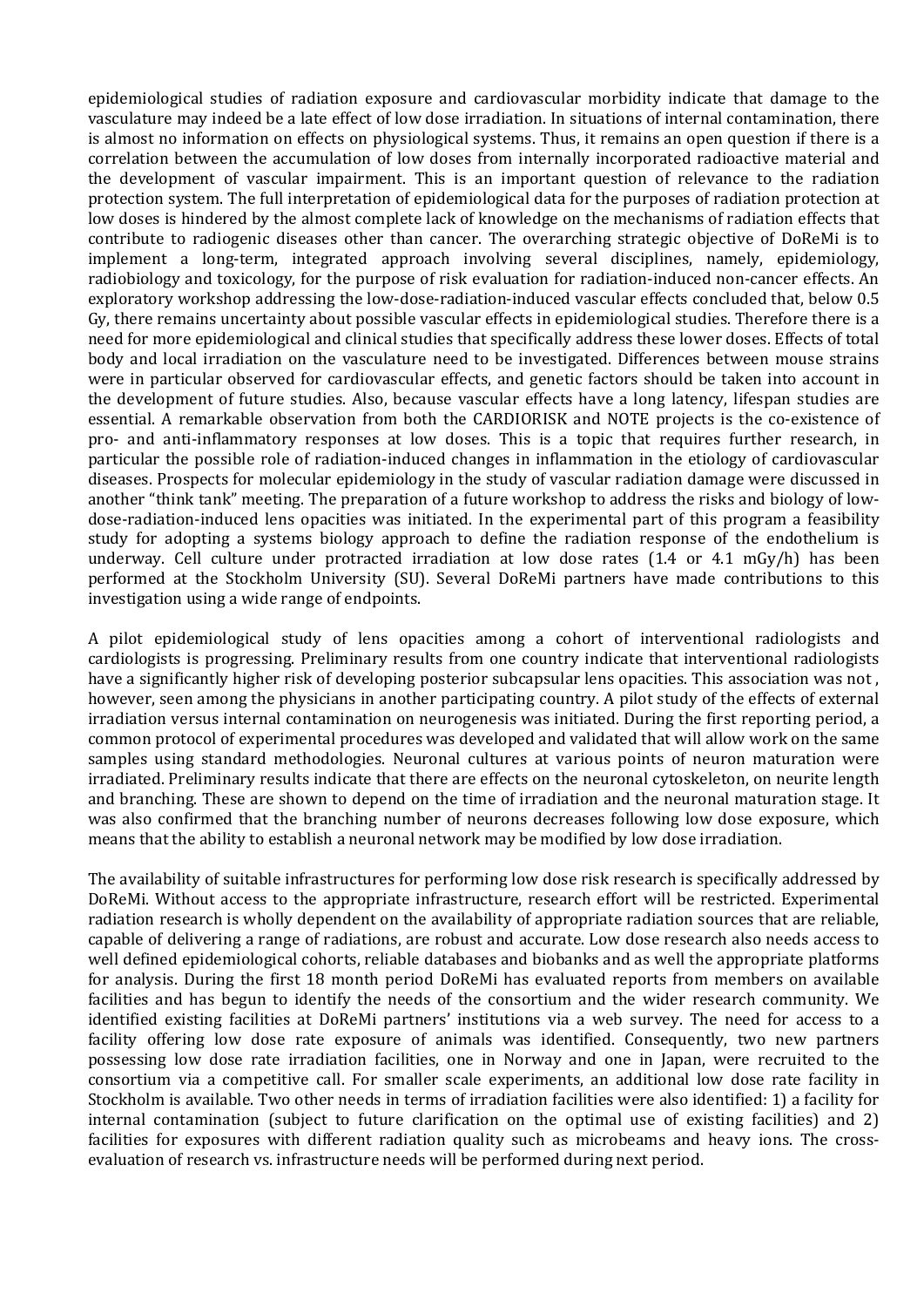A survey and workshop was also organised to identify radiation exposed cohorts that are suitable for inclusion in future molecular epidemiological studies. Information on sixty studies on cohorts of persons exposed to low dose radiation were obtained, 26 of which were related to occupational exposure, 10 to environmental exposure and a further 24 to medical exposure. However, the biosamples needed for molecular studies had only been collected in 16 cohorts. The actual availability and usefulness of these samples for future radiobiological studies will be evaluated during next period. Activities to assess infrastructure needs will continue. The next workshop and web survey planned will consider requirements for the speedy implementation of the research roadmaps. All databases collected from the DoReMi surveys will be made available in an electronic form and the long-term archiving using the STORE databases will be explored.

Training and education are fundamental activities for the functioning and purpose of DoReMi. The specific objectives for the first 18‐month period of the project have been to determine current needs for training and education activities within the community, to assess availability at institutions offering appropriate training, and to explore processes for networking and sponsorship of courses. A Training and Education Committee (TEC) was set up with membership from DoReMi partners to provide input and help with setting policy and priorities. All initiatives were discussed at meetings of the TEC. Course sponsorship was piloted by opening an internal call for 2‐week courses to be hosted by partner institutions, on topics identified by HLEG, MELODI and DoReMi as being mission critical. Six courses were funded in the first 6 months of 2011, and they were judged to have been very successful, both in terms of personal gain, and in attracting students and graduate researchers from a wide range of backgrounds. This call will be repeated each year, with the benefit of experience gained from participant feedback. Information about future courses will be provided via the DoReMi and MELODI websites. In order to ensure the optimal European involvement in the training and education network the planning has been evolved compared to the original proposal. The most promising approach appears to be to be run the network training activities on a cooperative voluntary basis through an extended Training and Education Committee that will include interested experts from outside the DoReMi consortium. Plans are underway to operate through regular networking workshops, possibly held in conjunction with the annual MELODI International Workshop. DoReMi funding is available for travel of experts to such meetings. An exploratory DoReMi/MELODI training and education meeting is planned in conjunction with the 2011 MELODI Workshop in Rome.

Dissemination of information on ongoing low dose risk research to the general public, the scientific community, policy makers and stakeholders is an important part of DoReMi networking activity. The DoReMi website (http://www.doremi-noe.net/) is operational: The publicly accessible part of the site contains general information on scientific aspects of low dose radiation research as well as aspects of training and education activities and of infrastructures. The website is seen as an important tool for internal and external communication. Through the website we will promote interdisciplinary interaction and increase European integration of research as well as facilitate the spreading of knowledge and enhancing our visibility outside of DoReMi. Key documents such as the DoReMi TRA, as well as the links to the MELODI website, other platforms and EURATOM RTD activities can be found on the website. Input from the wider scientific community is actively encouraged via the website to allow efficient development of new research strategies within DoReMi and MELODI.

#### **3. The expected final results and their potential impact and use (including the socioeconomic impact and the wider societal implications of the project so far)**

Although much is known about the quantitative effects of exposure to ionising radiation, considerable uncertainties and divergent views remain about the health effects at low doses. In 2009, the European High Level and Expert Group (HLEG) identified a series of key policy questions to be addressed by a strategic European research agenda. This resulted in the establishment of the MELODI European Research Platform, Multidisciplinary European Low Dose Research Initiative) to sustain the impetus and continue evolution of the research programme via the SRA. DoReMi will act as an operational tool for the sustained development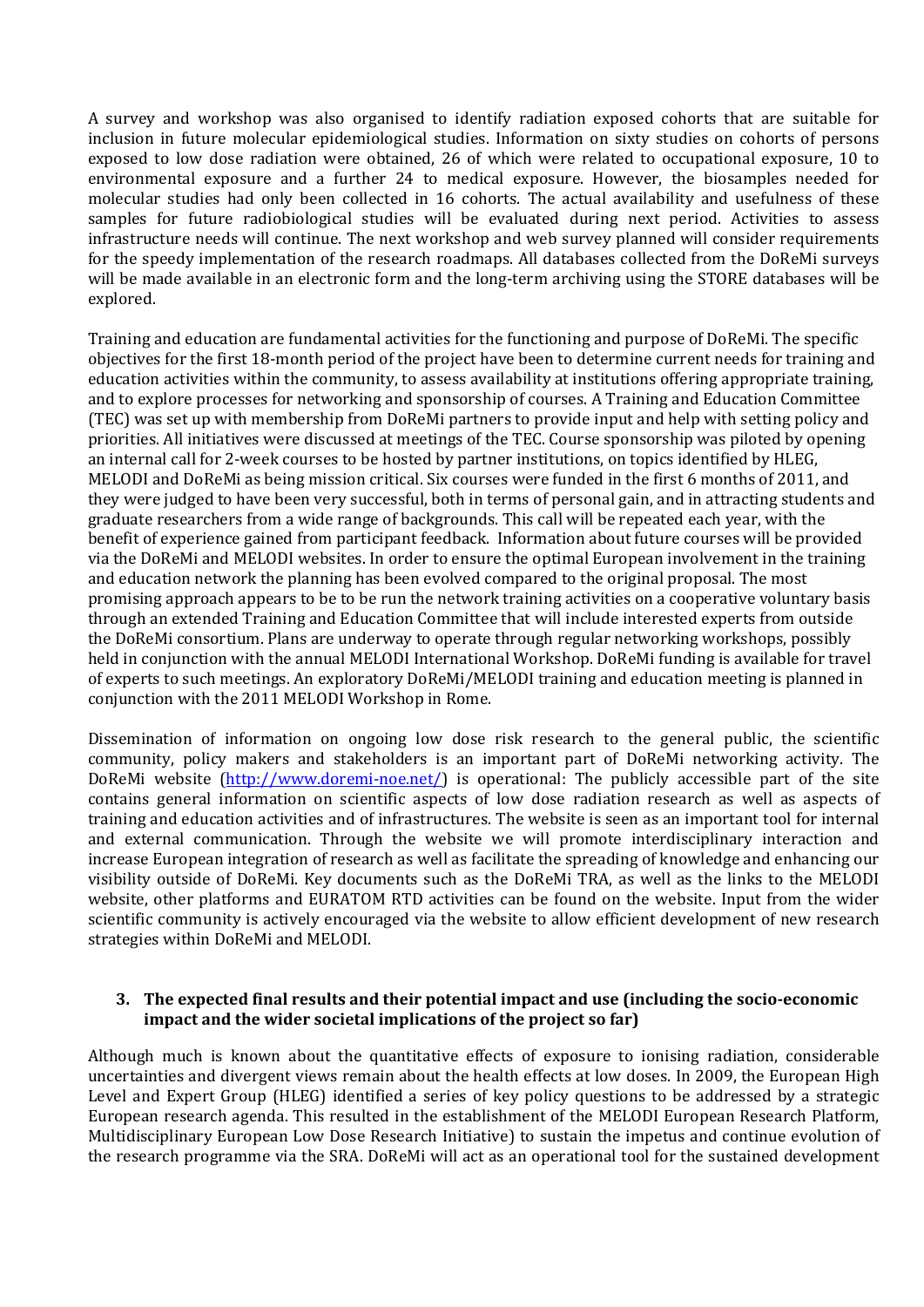of the MELODI platform during the next years, creating sustainable integration of European research on low dose risk and providing answers to key policy questions. The DoReMi joint programme for research focuses on the areas identified by the HLEG and MELODI as being the most promising in terms of addressing and resolving the key policy questions. By addressing the scientific basis underlying the system of radiation protection DoReMi is contributing directly to strengthening the credibility of scientific evidence relevant to the development of radiation protection policy. Ultimately DoReMi can be expected to contribute more widely to radiation protection through engagement with International Commission on Radiological Protection and other national and international bodies.

\*\*\*\*\*\*\*\*\*\*\*\*\*\*\*\*\*\*\*\*\*\*\*\*\*\*\*\*\*\*\*\*\*\*\*\*\*\*\*\*\*\*\*\*\*\*\*\*\*\*\*\*\*\*\*\*\*\*\*\*\*\*\*\*\*\*\*\*\*\*\*\*\*\*\*\*\*\*\*\*\*\*\*\*\*\*\*\*\*\*\*\*\*\*\*\*\*\*\*\*\*\*\*\*\*\*\*\*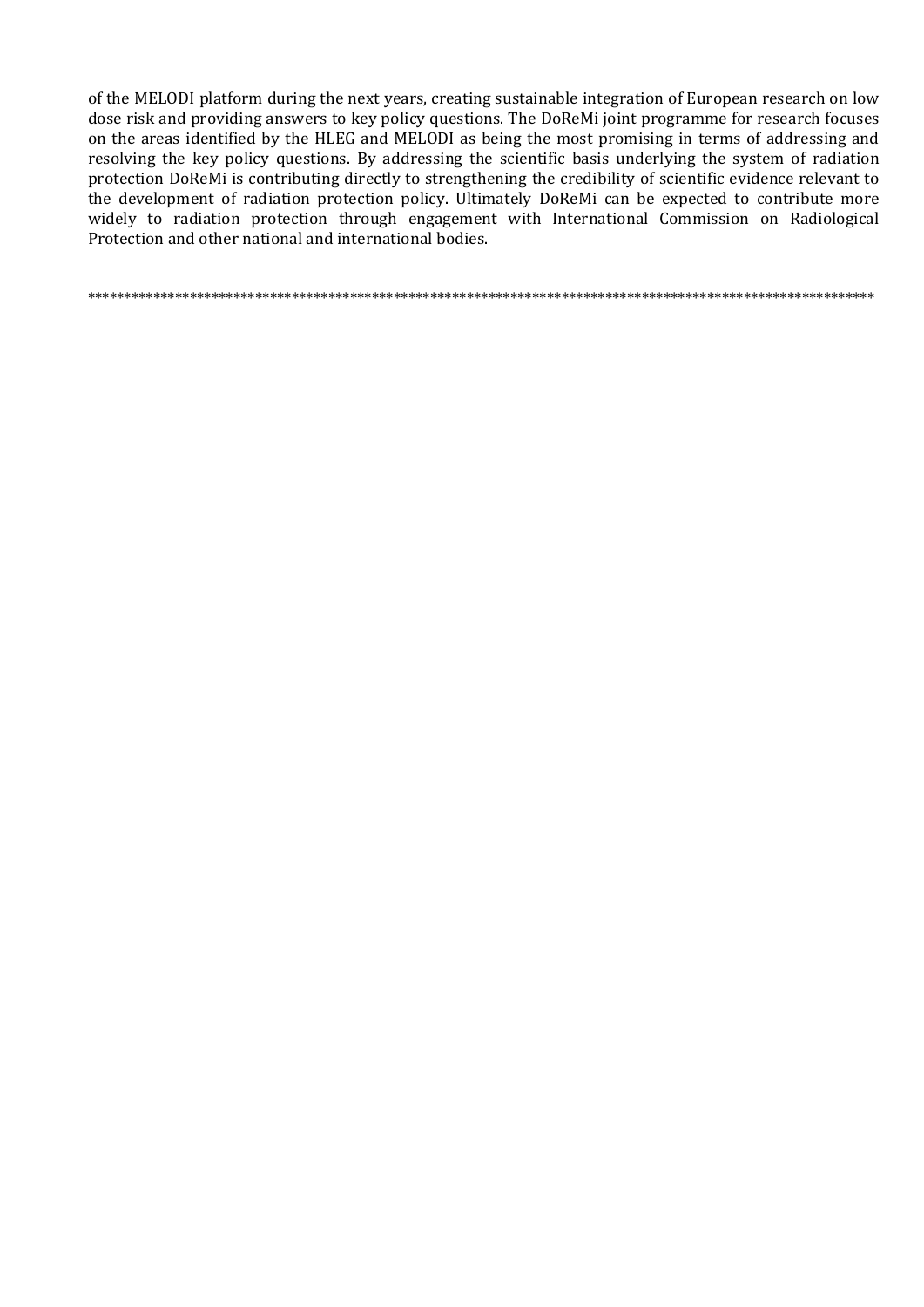### **DoReMi List of beneficiaries:**

(Note that the beneficiaries 13‐22 joined the project on 1 July 2011 onwards, from the beginning of the 2nd reporting period.)

| <b>Beneficiary</b><br>no.     | <b>Beneficiary name</b>                                                                               | <b>Beneficiary</b><br>short name | Country     | <b>Date</b><br>enter<br>project | <b>Date</b><br>exit<br>project |
|-------------------------------|-------------------------------------------------------------------------------------------------------|----------------------------------|-------------|---------------------------------|--------------------------------|
| $\mathbf{1}$<br>(Coordinator) | Radiation<br>Nuclear<br>Safety<br>and<br>Authority                                                    | <b>STUK</b>                      | Finland     | $\mathbf{1}$                    | 72                             |
| $\overline{2}$                | Institut de Radioprotection et de<br>Sûreté Nucléaire                                                 | <b>IRSN</b>                      | France      | $\mathbf{1}$                    | 72                             |
| 3                             | Helmholz Zentrum München                                                                              | <b>HMGU</b>                      | Germany     | $\mathbf{1}$                    | 72                             |
| 4                             | Commissariat à l'Energie Atomique                                                                     | <b>CEA</b>                       | France      | $\mathbf{1}$                    | 72                             |
| 5                             | <b>Health Protection Agency</b>                                                                       | <b>HPA</b>                       | UK          | $\mathbf{1}$                    | 72                             |
| 6                             | University of Pavia                                                                                   | <b>UNIPV</b>                     | Italy       | $\mathbf{1}$                    | 72                             |
| 7                             | Istituto Superiore di Sanitá                                                                          | <b>ISS</b>                       | Italy       | $\mathbf{1}$                    | 72                             |
| 8                             | Belgian Nuclear Research Centre                                                                       | <b>SCK-CEN</b>                   | Belgium     | $\mathbf{1}$                    | 72                             |
| 9                             | Bundesamt für Strahlenschutz                                                                          | <b>BfS</b>                       | Germany     | $\mathbf{1}$                    | 72                             |
| 10                            | University of Stockholm                                                                               | SU                               | Sweden      | $\mathbf{1}$                    | 72                             |
| 11                            | for<br>Research<br>Centre<br>in<br>Environmental Epidemiology                                         | <b>CREAL</b>                     | Spain       | $\mathbf{1}$                    | 72                             |
| 12                            | <b>Institut Curie</b>                                                                                 | IC                               | France      | $\mathbf{1}$                    | 72                             |
| 13                            | Universitaetsklinikum Erlangen                                                                        | <b>UKER</b>                      | Germany     | 19                              | 72                             |
| 14                            | Wolfgang<br>Goethe-<br>Johann<br>Universitaet, Frankfurt am Main                                      | <b>GUF</b>                       | Germany     | 19                              | 72                             |
| 15                            | <b>Universitaet Rostock</b>                                                                           | <b>UROS</b>                      | Germany     | 19                              | 72                             |
| 16                            | of<br>Life<br>Norwegian<br>University<br>Sciences                                                     | <b>UMB</b>                       | Norway      | 19                              | 72                             |
| 17                            | Radiation Protection<br>Norwegian<br>Authority                                                        | <b>NRPA</b>                      | Norway      | 19                              | 72                             |
| 18                            | Nasjonalt Folkehelseinstitutt                                                                         | <b>NIPH</b>                      | Norway      | 19                              | 72                             |
| 19                            | Agenzia Nazionale per le Nuove<br>Tecnologie, l'Energia e lo Sviluppo<br><b>Economico Sostenibile</b> | <b>ENEA</b>                      | Italy       | 19                              | 72                             |
| 20                            | <b>Institute for Environmental Sciences</b>                                                           | <b>IES</b>                       | Japan       | 19                              | 72                             |
| 21                            | Dublin Institute of Technology                                                                        | <b>DIT</b>                       | Ireland     | 19                              | 72                             |
| 22                            | Universitair<br>Medisch<br>Erasmus<br>Centrum Rotterdam                                               | Erasmus MC                       | Netherlands | 19                              | 72                             |